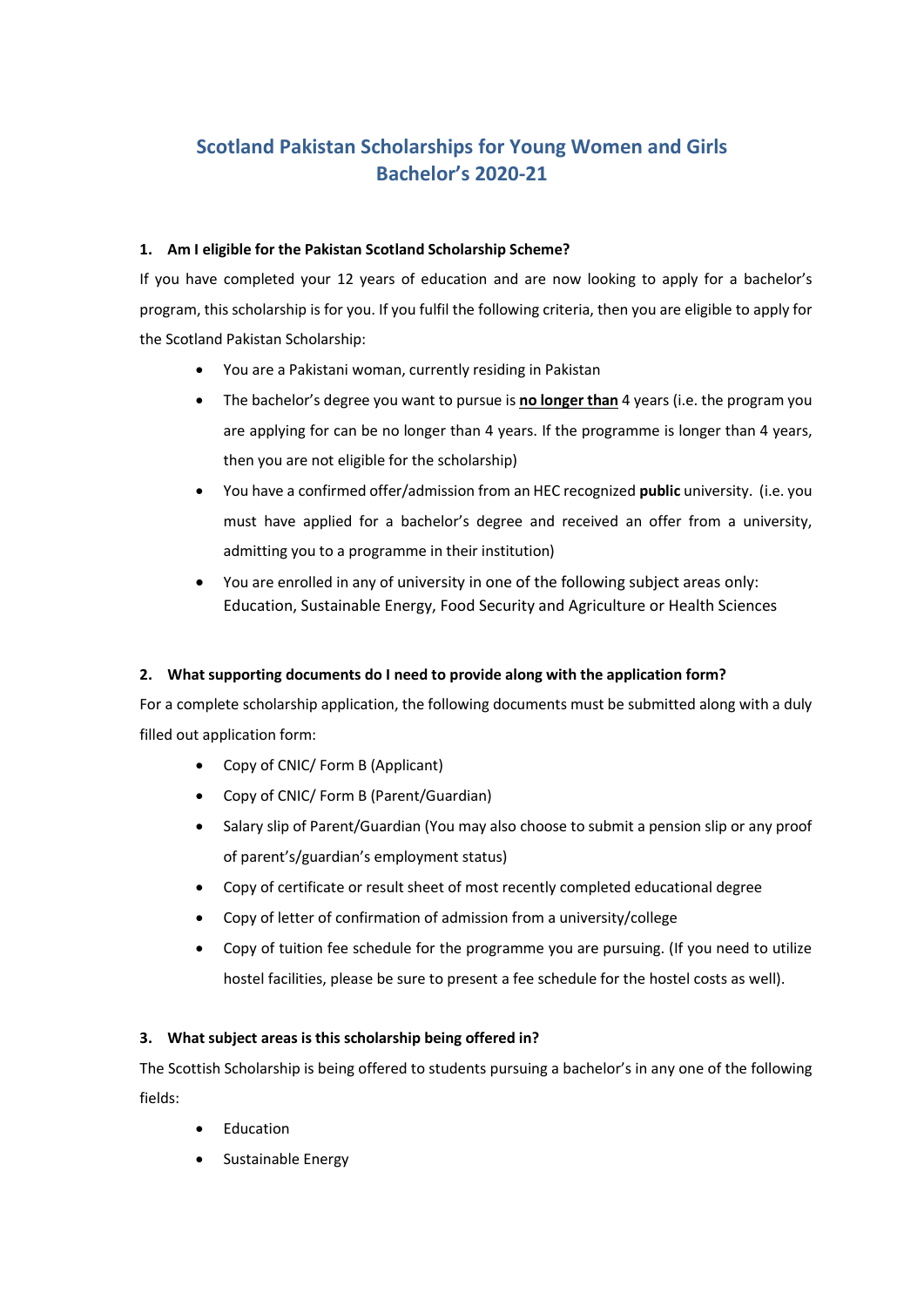- Food Security and Agriculture
- Health Sciences (Medical Sciences are not included)

This scholarship is currently **not** being offered to candidates pursuing bachelor's in social sciences such as economics, business studies, psychology, sociology, anthropology, history and so on.

### **4. What does this scholarship cover?**

Pakistan Scottish Scholarship Scheme will facilitate award-holders with the following:

- Tuition fees for Bachelor's courses
- University hostel costs (where applicable)
- Travel to and from home to university two times a year for students staying in on-campus hostels

### **5. What is an HEC recognized university?**

HEC recognized universities include Public or Private sector universities that are recognized and affiliated with Higher Education Commission (HEC) of Pakistan. A complete list of HEC recognized universities can be foun[d here.](http://www.hec.gov.pk/english/universities/pages/recognised.aspx)

### **6. Do you have a list of HEC recognized universities where we can apply?**

A complete list of HEC recognized universities can be found [here.](http://www.hec.gov.pk/english/universities/pages/recognised.aspx)

### **7. Is there an age limit for this scholarship?**

No, there is no age limit for this scholarship. Any Pakistani woman (married or unmarried) who wants to pursue a bachelor's degree is encouraged to apply.

### **8. Do I need a new admission letter or can I use one from last year?**

The Scotland Pakistan Scholarship will only be offered to candidates who can prove they have been accepted into a university or are already enrolled in a bachelor's programme, therefore your admission letter must be valid or you must be able to present alternative proof of enrolment in the university. You can only use your previous admission letter if you are currently enrolled in a bachelor's programme or have deferred your admission to the following year. If you were previously accepted into a university but did not accept the offer then you must apply to a university again and submit a new admission letter.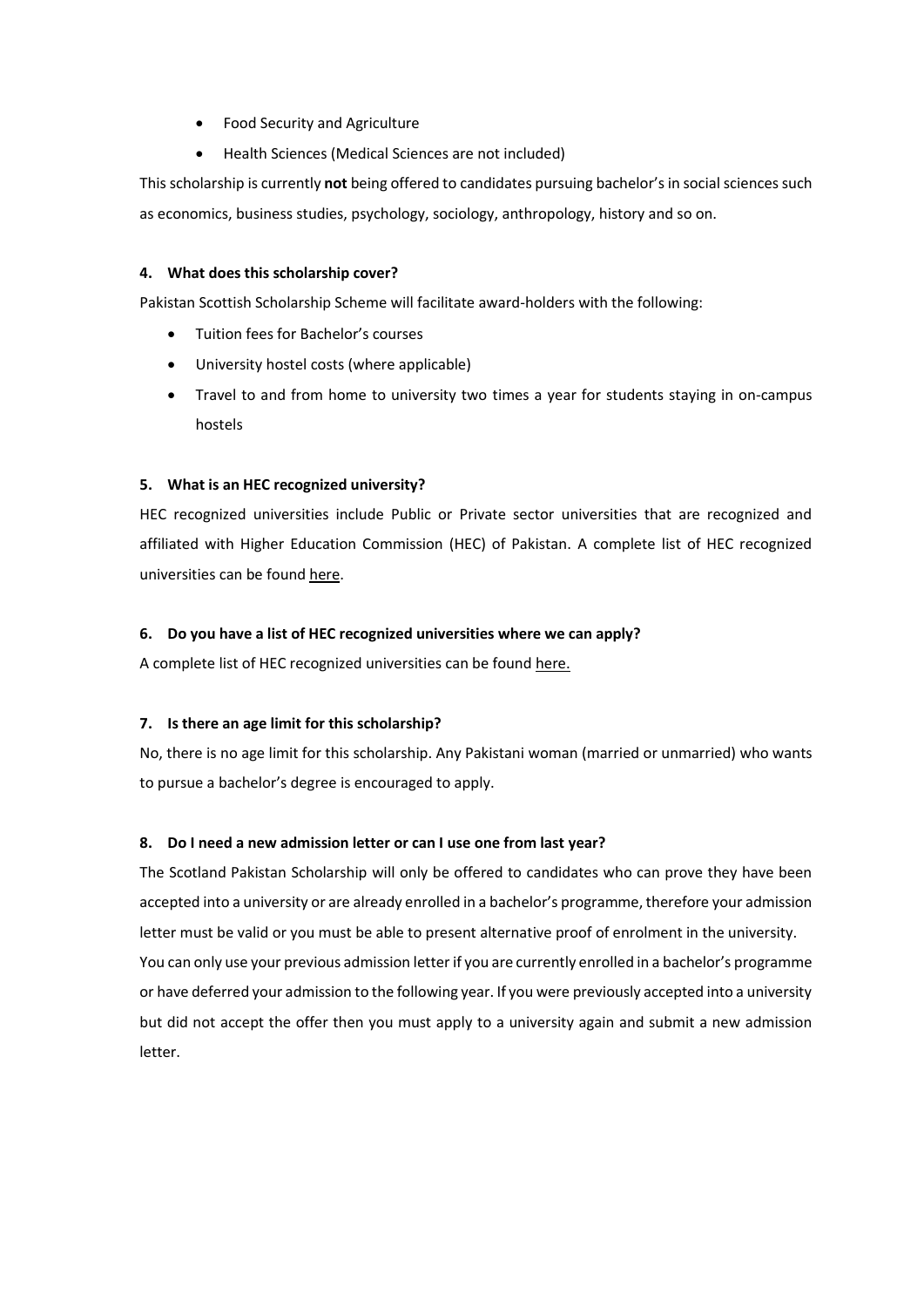# **9. When is the last date to apply for this scholarship? What if the university intake is after the scholarship deadline?**

The deadline to submit your application is **September 15th, 2020** If your university of choice announces admissions after the scholarship deadline, then you may submit your scholarship application without an admission letter. If you are shortlisted on the basis of merit and financial need, then we will place you a **conditional offer**. This conditional offer however will only be confirmed when you submit an admission offer letter. If you are unable to provide proof of admission, your application will be disqualified.

### **10. How are candidates shortlisted for the scholarship?**

Candidates who fulfil all basic eligibility criteria are shortlisted on the basis of academic merit and financial needs. The basic eligibility criterion is as follows:

- You are a Pakistani woman, currently residing in Pakistan
- The bachelor's degree you want to pursue is **no longer than** 4 years (i.e. the program you are applying for can be no longer than 4 years. If the programme is longer than 4 years, then you are not eligible for the scholarship)
- You have a confirmed offer/admission from an HEC recognized **public** university. (i.e. you must have applied for a bachelor's degree and received an offer from a university, admitting you to a programme in their institution)

### **11. What level of education is this scholarship for?**

The Scottish Scholarship is only for candidates who are pursuing a one- or two-year master's or MPhil degree or a four-year bachelor's degree. The Scottish Scholarship **does not** fund PhD programmes.

### **12. Can I apply for this scholarship if I am already enrolled in a bachelor's programme?**

If you are already enrolled in a bachelor's programme and require the scholarship to complete your remaining degree, then you are eligible to apply for this scholarship.

### **13. I'm in my second year of bachelors, can I apply?**

If you are currently enrolled in a bachelor's programme and require a scholarship for your remaining degree, then you are eligible to apply. Please note, all other shortlisting criterion holds. You must be enrolled in bachelor's programme in one of the relevant fields i.e.

- Education
- Sustainable Energy
- Food Security and Agriculture
- Health Sciences (Medical Sciences are not included)